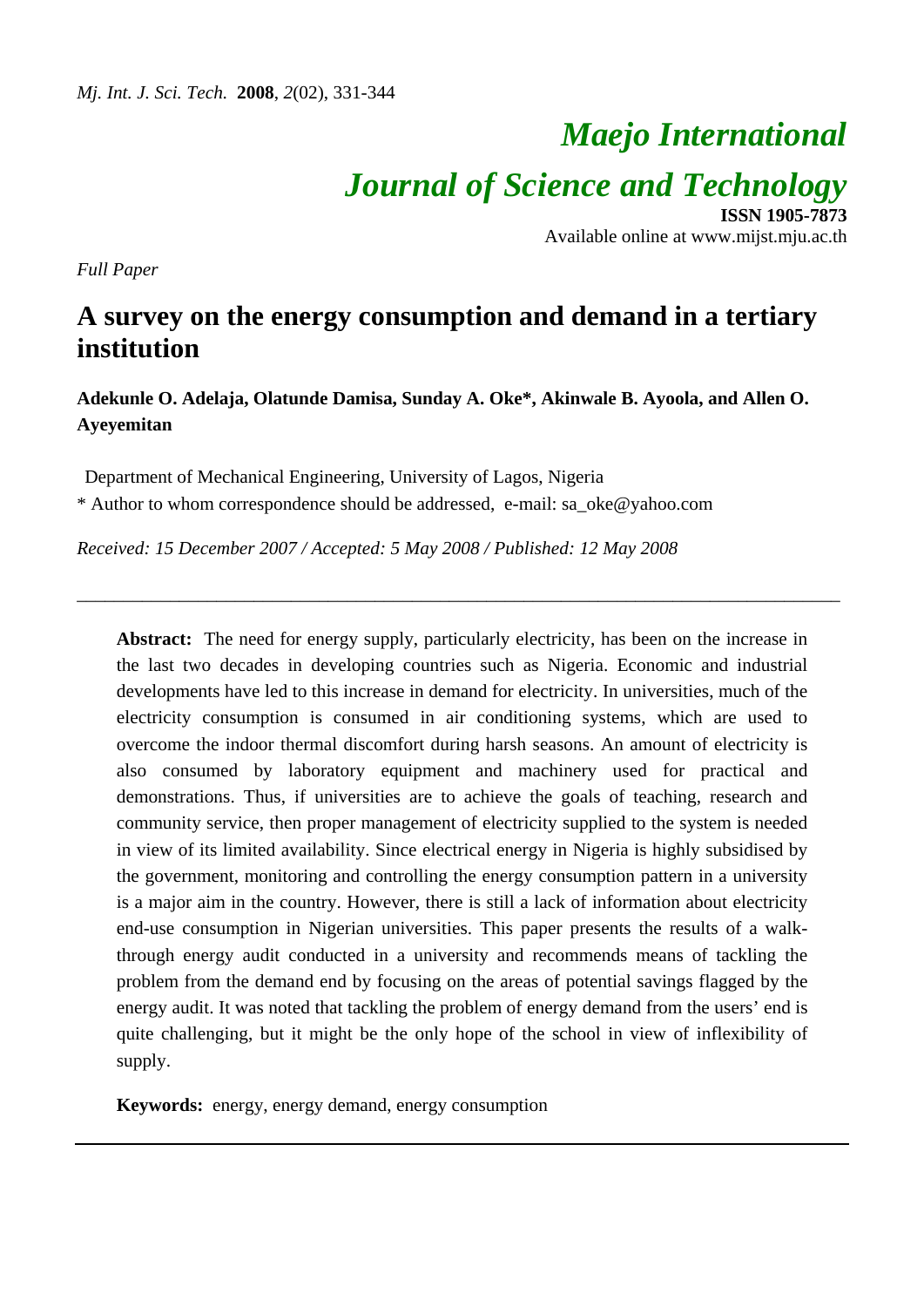#### **Introduction**

Reduction of energy consumption in domestic buildings and commercial settings has been a major aim worldwide in view of the limiting of the growing demand for electricity and the efforts to reduce  $CO<sub>2</sub>$  emissions [1-4]. Investigations have been extensive with active researches carried out in major countries such as Kuwait [2], Sweden [3], Namibia [5], USA [6], Syria [7], Brazil [8] and India [9], among others.

Several energy demand/consumption predictive models have aided in a proper understanding of energy dynamics in both residential and industrial/organisational settings. For instance, Azadeh et al. [10] integrated genetic algorithm (GA) and artificial neural network (ANN) to estimate and predict electricity demand using stochastic procedures. The application of Bayesian approach to energy demand is also an accepted technique in the literature [11]. The use of computer software has also been encouraged. For instance, practical applications using plant simulation programmes as a design tool for carrying out or confirming the performance of building designs encoded within the TRNSYS-IISIBAT environment have been reported [2]. The projection of electricity consumption for the industrial sector based on time series forecasting (multivariate linear regression model) has also been established in the literature [12].

Apart from these mathematical predictive models, an entirely empirical approach has also been used to monitor the energy consumption. An approach involves using a questionnaire survey, supported by the annual gas and electricity meter data and floor-area estimates [13]. Another approach is the use of Model of Analysis of the Energy Demand (MAED). This method has been improved upon by the Grey Prediction with Rolling Mechanism (GPRM) approach, which produces high prediction accuracy, is applicable in limited data environments and requires little computational effort [14].

On a general note, Muneer and Arif [15] studied energy consumption in Pakistan and the issue of security of electrical energy supply. Hossain and Badr [16] considered the prospects of renewable energy utilisation for electricity generation in Bangladesh. Tommerup et al. [17] studied the energyefficient houses built according to energy performance requirements introduced in Denmark. Yohanis et al. [18] investigated the real-life energy use in the UK with a focus on how occupancy and dwelling characteristics affect domestic electricity use. Ensinas et al. [19] studied the analysis of process stem demand reduction and electricity generation in sugar and ethanol production from sugarcane. Becerra-Lopez and Golding [20] studied the dynamic energy analysis for capacity expansion of regional power-generation systems using the case study of far West Texas. Cai et al. [21] performed a scenario analysis on  $CO<sub>2</sub>$  emission reduction potential in China's electricity sector. Trygg and Amiri [22] presented the European perspective on absorption cooling in a combined heat and power system using a case study of energy utility and industries in Sweden.

Furthermore, Kaldellis and Zafirakis [23] studied the present situation and future prospects of electricity generation in Aegean Archipelago Islands and Kaldellis [24] made a critical evaluation of the hydropower applications in Greece. Bahaj et al. [25] considered the influence of micro wind turbine output on electricity consumption in buildings while Ozturk et al. [26] reviewed the past, present, and future status of electricity in Turkey. Fung et al. [27] studied the impact of urban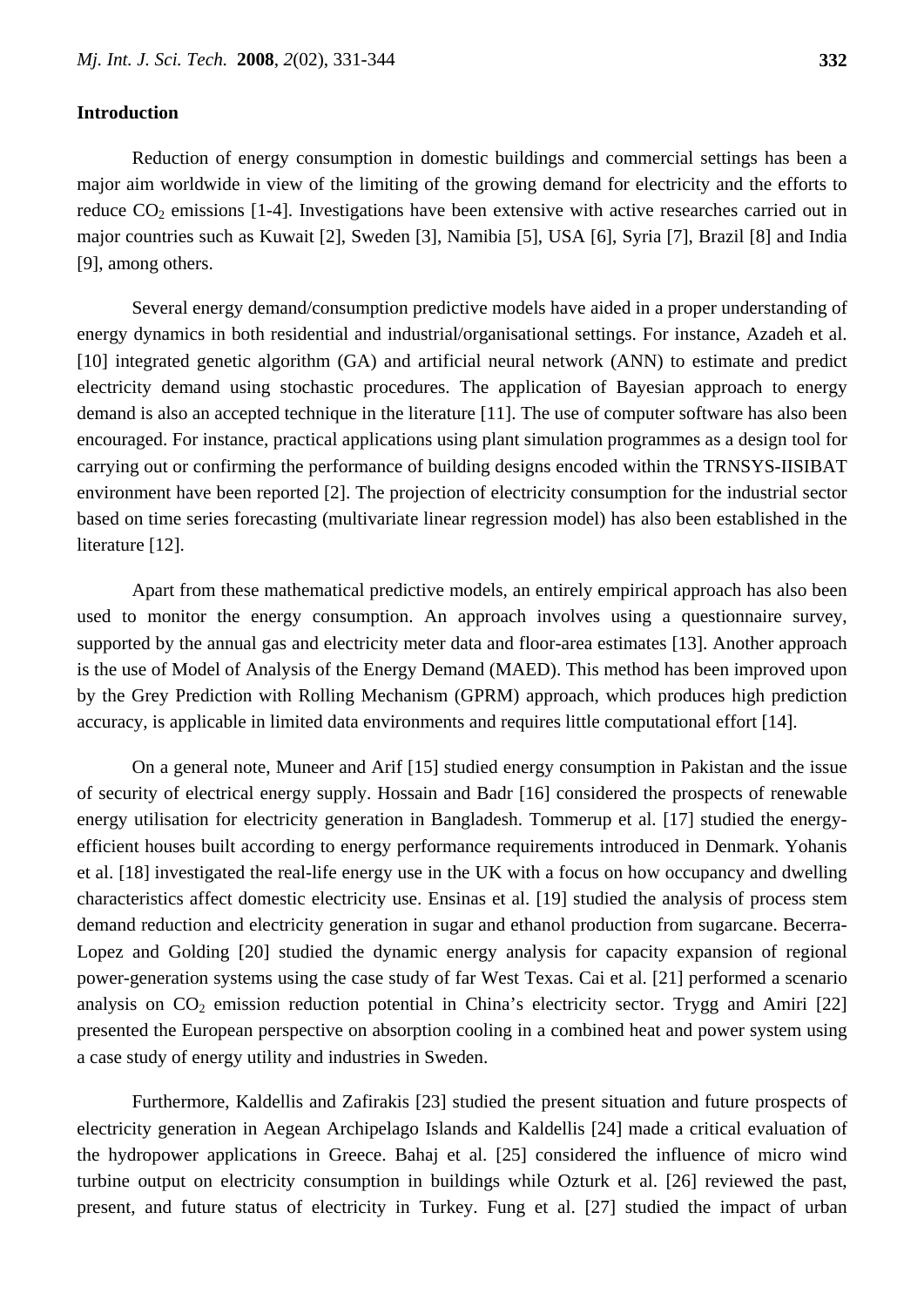temperature on energy consumption of Hong Kong. The study by Peacock and Newborough [28] focused on the impact of micro-combined heat-and-power systems on energy flows in the UK electricity supply industry. McAllister and Farrel [6] investigated electricity consumption by batterypowered consumer electronics using a household-level survey. The impact of ICT investment and energy price on industrial electricity demand was investigated by Cho et al. [29].

The power outage in universities is common in recent times, particularly in developing countries where these outages are closely linked to peak times since electricity is a non-storable commodity and must be supplied at the same time that it is being used. However, there is also a long gestation period associated with adding new capacity. Obviously, advancements in technology have changed the world over the last few years thereby suggesting the obvious need for new methods as regards energy utilisation. One major resource of effective energy management is the actions taken by the end users themselves. In the past, there was little incentive for more efficient energy use due to the availability of energy at low cost. However, the situation is changing and universities have to adjust its energy use habits in order to cope with the current situation of inadequacy of supply as well as rising costs. Since energy demand is a choice, it could be assumed that system outages can be greatly minimised by the use of peak demand-reducing strategies without any increase in energy supply [30]. Having considered the diverse studies on energy demand and consumption, it seems obvious that investigations relating to academic institutions, particularly universities, in developing countries are missing. The need to bridge this important gap has provided the impetus for the current study. This study surveys the consumption of electric energy in the environment of a university whose goal is to achieve excellence in teaching, research and community service.

### **Analogue Models of Energy Demand in the University of Lagos**

The forms of energy consumed in the University of Lagos for uses other than transportation are electricity, kerosene, charcoal, gas (LPG), firewood and diesel, among which electricity accounts for a major part of the energy used. A walk-through energy audit was conducted in the school to determine the peak energy demand of the school as well as flagged areas for potential savings.

### *Categorisation of demand sectors*

For the purpose of simplicity of the study, the University of Lagos is classified into three sectors. These are:

- Faculty and service areas: these comprise all faculty buildings, administrative buildings, buildings for health and other essential services (library, power, etc), general purpose buildings and outdoor lighting.
- Residential area: this comprises the staff quarters and students' hostels.
- Commercial centres: this comprises all commercial buildings on the campus.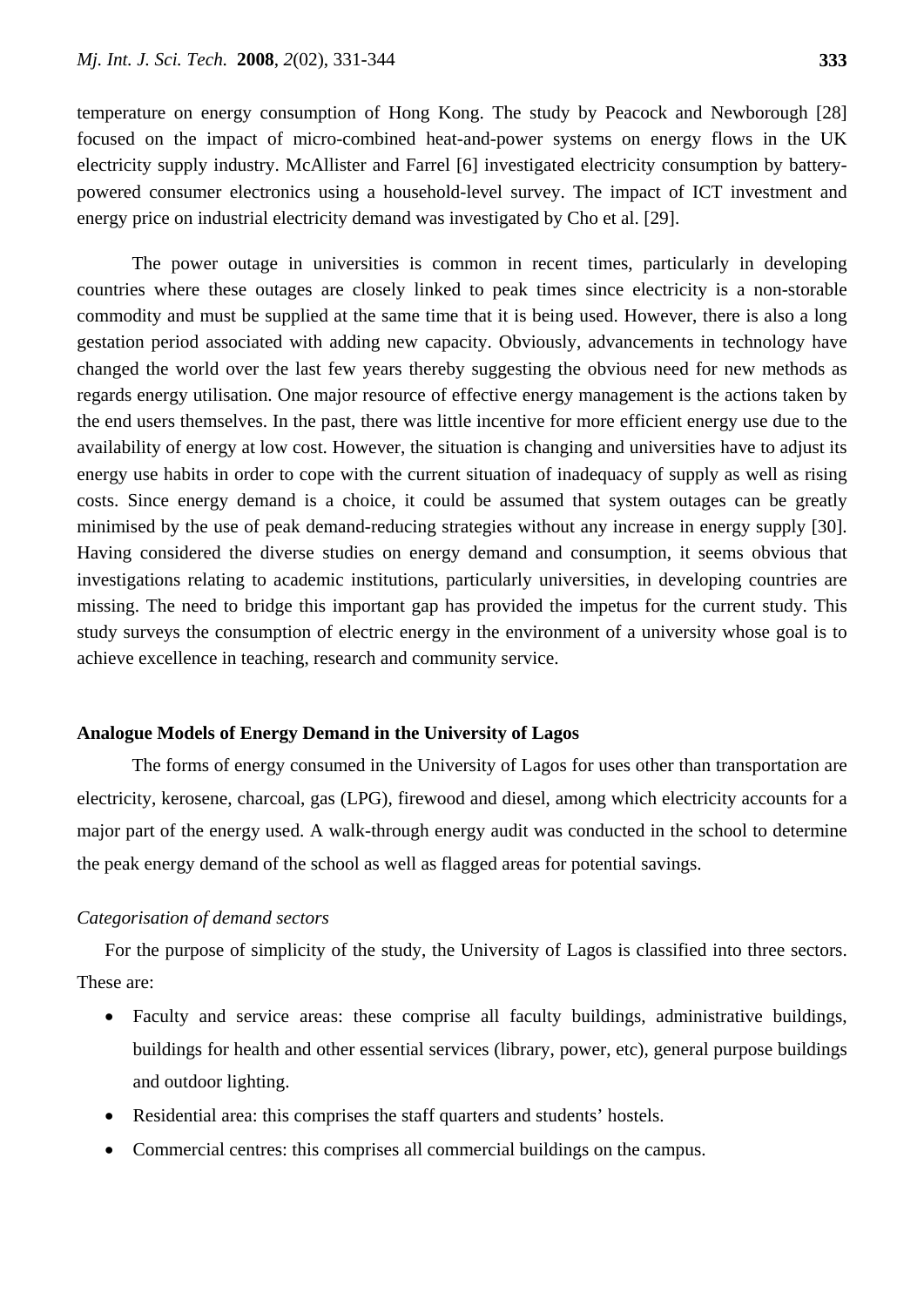#### *End use categorisation*

The electrical energy end use in the University of Lagos is categorised [31] as follows:

1. Space cooling – This includes all the energy used for ventilation and air conditioning equipment such as room fans, air conditioners and extractor fans.

2. Refrigeration – Refrigeration comprises energy used by food and drink cooling equipment such as water dispensers, fridges and freezers.

3. Water heating– This category considers energy used by water heaters of all kinds.

4. Cooking – This includes energy utilised by cooking equipment such as electric cookers, gas cookers, electric toasters, microwave ovens, and kerosene stove, as well as those other methods of cooking which utilise the other forms of energy.

5. Personal computer – This includes all computer systems, printers and servers.

6. Office machines – The category of office machines includes all equipment that are typical in office environment, e.g. typewriters, fax machines, photocopy machines, and scanners.

7. Laboratory machines – This takes into consideration energy used by all laboratory equipment and machines. The energy can be in the form of electricity, gas or kerosene.

8. Lighting – This comprises all forms of lighting appliances ranging from incandescent lamps to fluorescent lamps, halogen lamps, rechargeable lamps, street lights and large stage lights.

9. Electronics – This category considers all electronic appliances such as television sets, radio sets, video cassette players, video compact disc players, and decoders.

10. Ordinary machines – This group of machines are the common machines that are not used in laboratories such as water pumps, grinding machines, sewing machines, and washing machines.

11. Others – The category of others comprises those appliances which are not considered in any of the aforementioned categories. They include pressing irons, hair dryers, blenders, etc.

The data obtained during the energy audit are presented in tables and charts in the next section. The strategies for reducing this demand are also discussed.

# **Energy Demand in the University of Lagos**

The energy demand in the University of Lagos is shown in Figure 1. Electricity accounts for about 97% of the energy demand in the school. At 16.602 terajoules, it stands at about five times the average monthly energy demand for the year 2005. Figure 2 gives the proportion of this energy demand for different end uses. Since energy demand is a choice, we therefore pursue means of reducing demand. Figure 2 will assist in pointing out areas on which these strategies will be focused.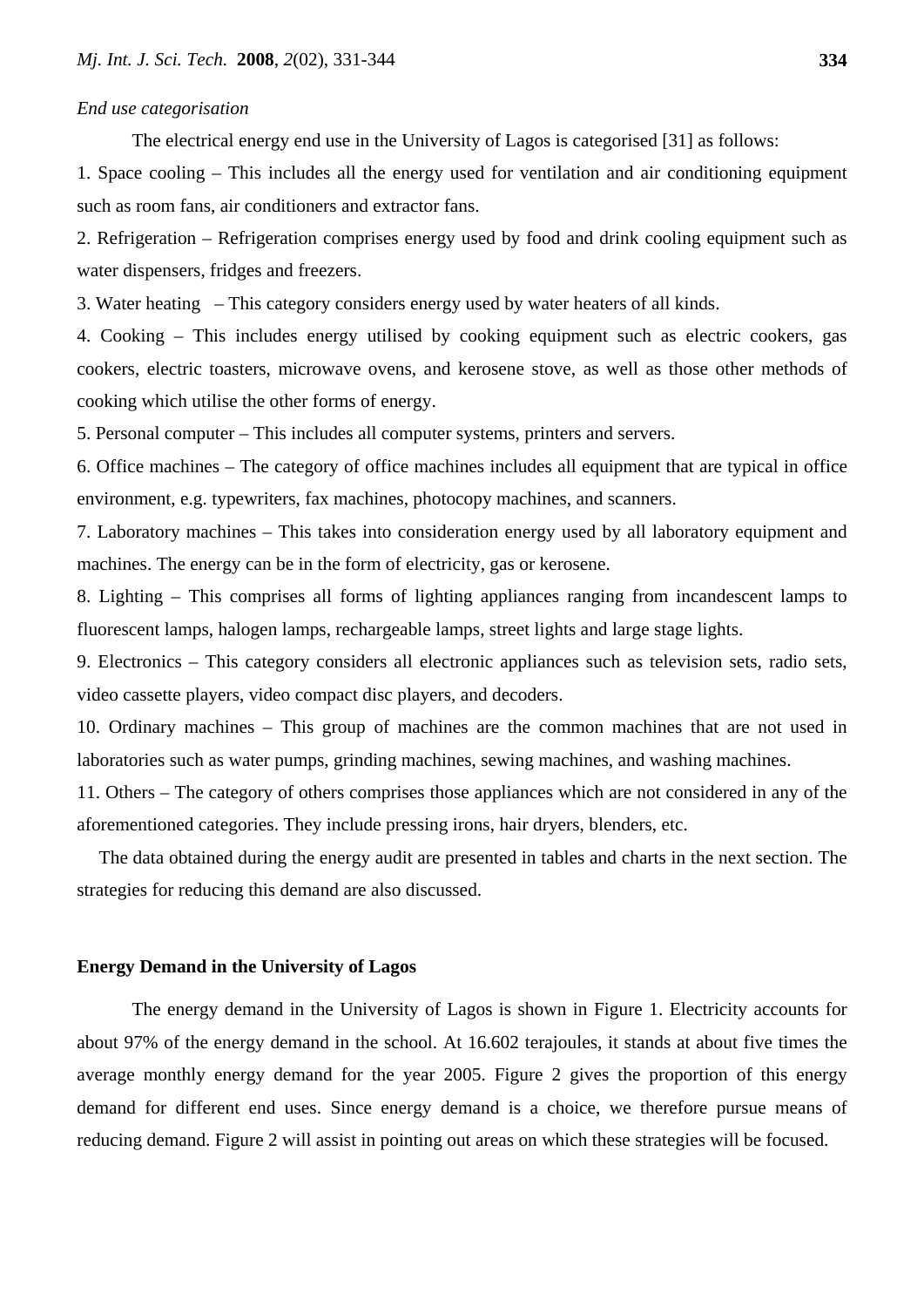

Figure 1. Demand for various forms of energy in the University of Lagos



Figure 2. Electrical energy demand for different end uses in the University of Lagos

# **Peak Demand Reduction Strategies**

Four major strategies for reducing peak demand are: load reducing strategies, high efficiency equipment, energy source substitution, and on-site heat and electricity generation [32]. These methods are discussed here.

# *Load reducing strategies*

These are strategies that reduce service demands without affecting the economic benefit derived from that energy use, such as load controls for buildings and equipment and behavioural changes such as turning off lights. Lighting, which is the easiest load to reduce, accounts for 17% of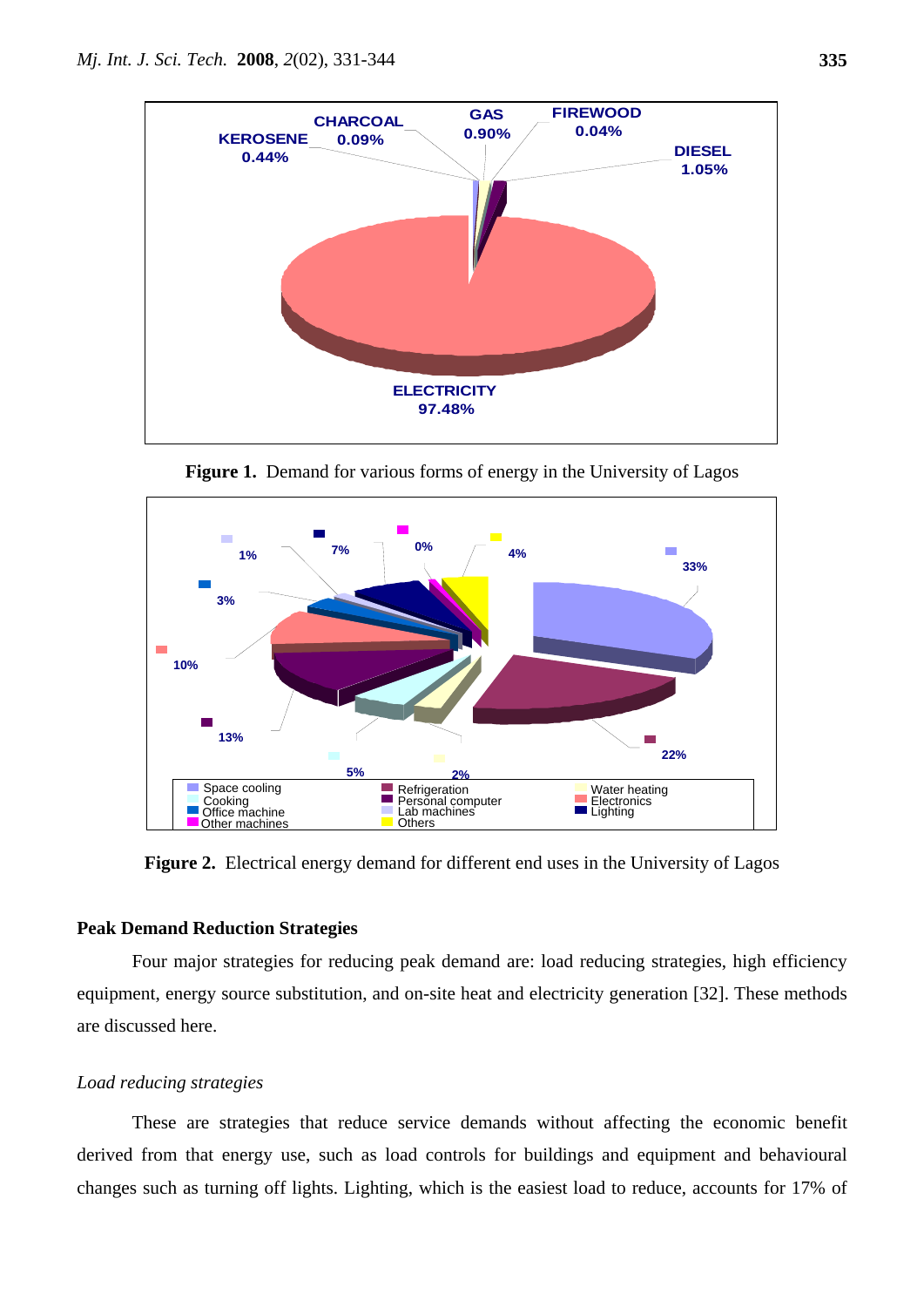the energy demand in the faculty and service area as seen in Figure 3, 7% of the energy demand in the residential sector (Figure 4), and 7% of the total electric energy demand of the University of Lagos (Figure 2).



**Figure 3.** Electricity demand in the faculty and service area for various end-uses

Two methods are most common for the reduction of the lighting load, viz. installation of building automation systems and use of daylighting. The traditional on-off toggle switch has been the lighting control of choice in homes. But experience shows that even with convenient light switch locations, lights are often left on when rooms are unoccupied. Building automation systems can help solve this problem. They can be used to automatically turn on, turn off, or dim electric lights around a building. These include occupancy sensors, timers and motion sensors. Daylighting is the use of windows and skylights to bring sunlight into the building. When properly designed and effectively integrated with the electric lighting system, it can offer significant energy savings by offsetting a portion of the electric lighting load.

#### *High efficiency equipment*

High efficiency equipment reduces the energy needed to deliver a given level of energy services or produces more energy service per unit of energy. A careful observation of Figure 2 shows that space cooling, refrigeration and lighting are items which consume the bulk of the energy supplied to the school, thus flagged areas for potential improvement of efficiency.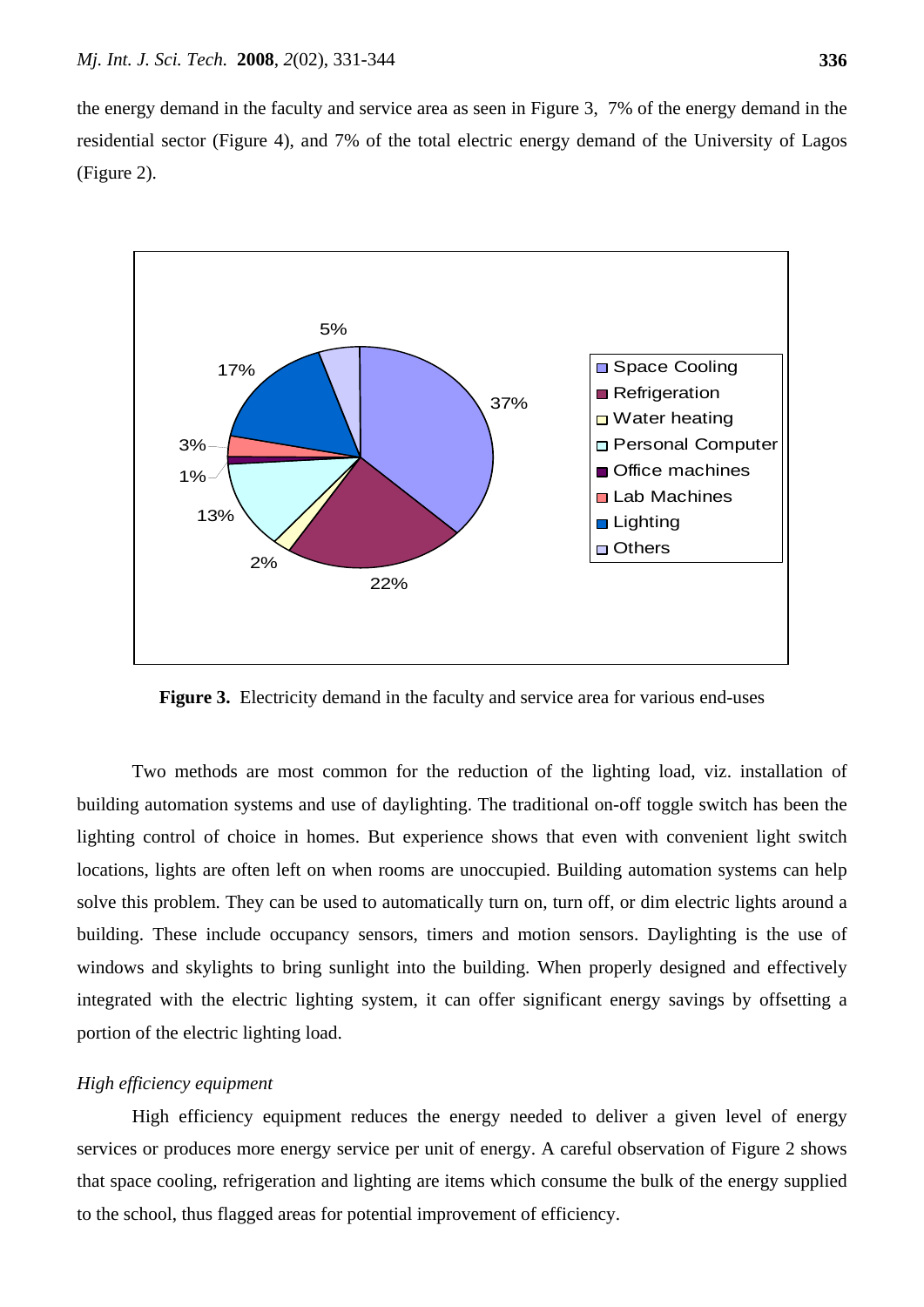

**Figure 4.** Residential energy demand for different end-uses

What lends further credence to this is the fact that the Faculty of Arts and Social Sciences places a higher demand for energy than the Engineering and Science Faculties (Figure 5) even though the latter two make extensive use of laboratory machines that exert heavy loads on the supply system. These machines, however, are only on for a short period of time, in contrast to the extensive use of air conditioning and refrigeration devices that exert smaller loads on the supply system but are on for a longer period of time.

#### Efficient lighting:

 The principal lamp types of interest to the energy manager are incandescent, fluorescent, mercury vapour, metal halide, sodium vapour lamps and sodium lamps. The last three are used for outdoor lighting and fall under the category of high-intensity discharge lamps. In this case, efficient lighting can be achieved by introduction of energy-saving bulbs as replacements of traditional incandescent bulbs. This will reduce the energy consumed by the lighting system as well as the heat generated in the enclosure.

### Efficient air conditioning:

 Air-conditioning accounts for 37% of the electrical energy demand in the faculty and service area (Figure 3), 20% of the demand in the residential sector (Figure 4) and 42% of the commercial sector's demand (Figure 6). So in almost all cases, it accounts for the largest demand for any single end use and marks a crucial area in the demand for energy services in the University. Measures that are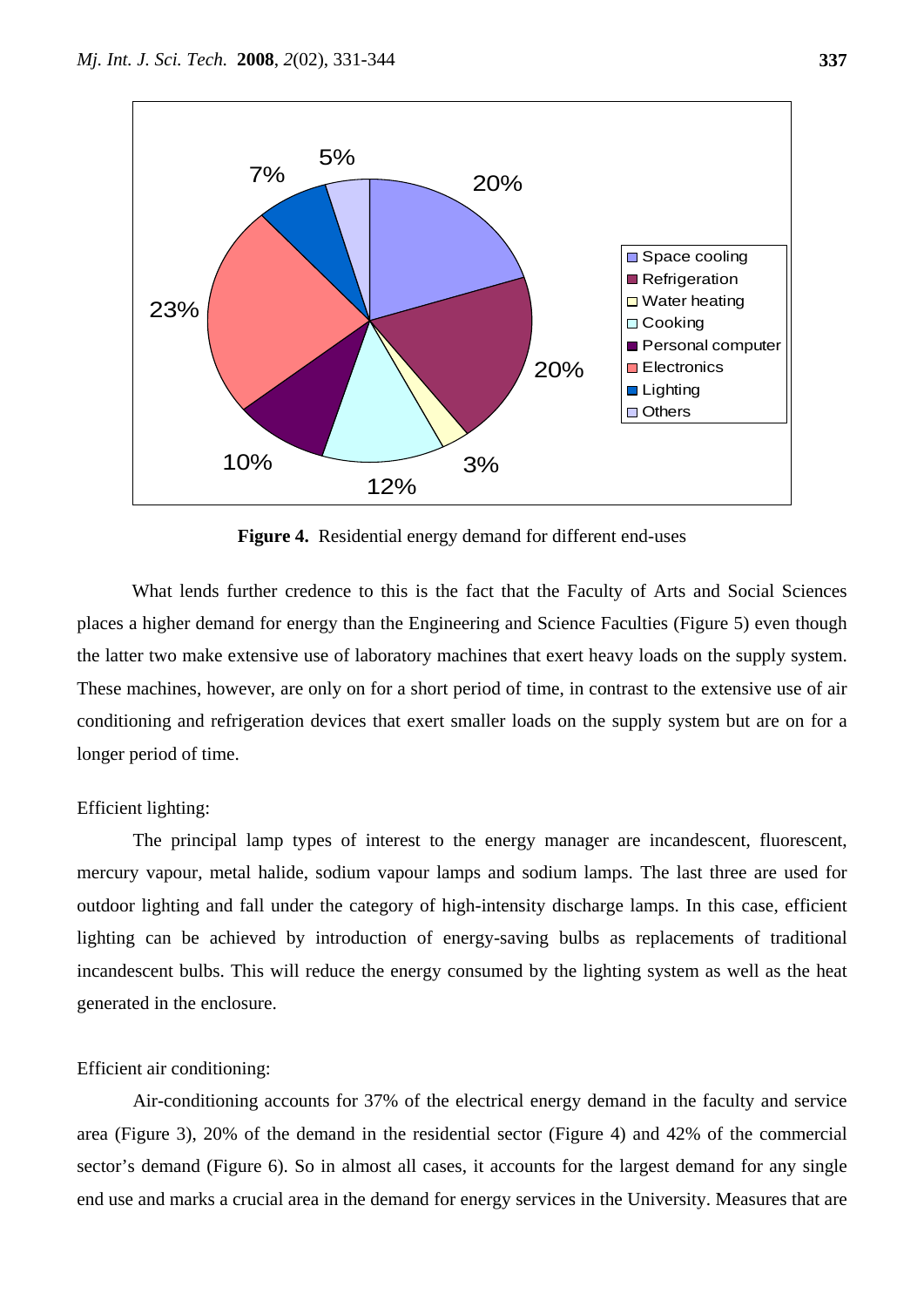needed to provide an economical, efficient and comfortable heating and cooling system are proper installation, proper sizing, and proper design and sealing of the duct system.



**Figure 5.** Electricity demand by each Faculty



Figure 6. Commercial electrical energy demand for different end-uses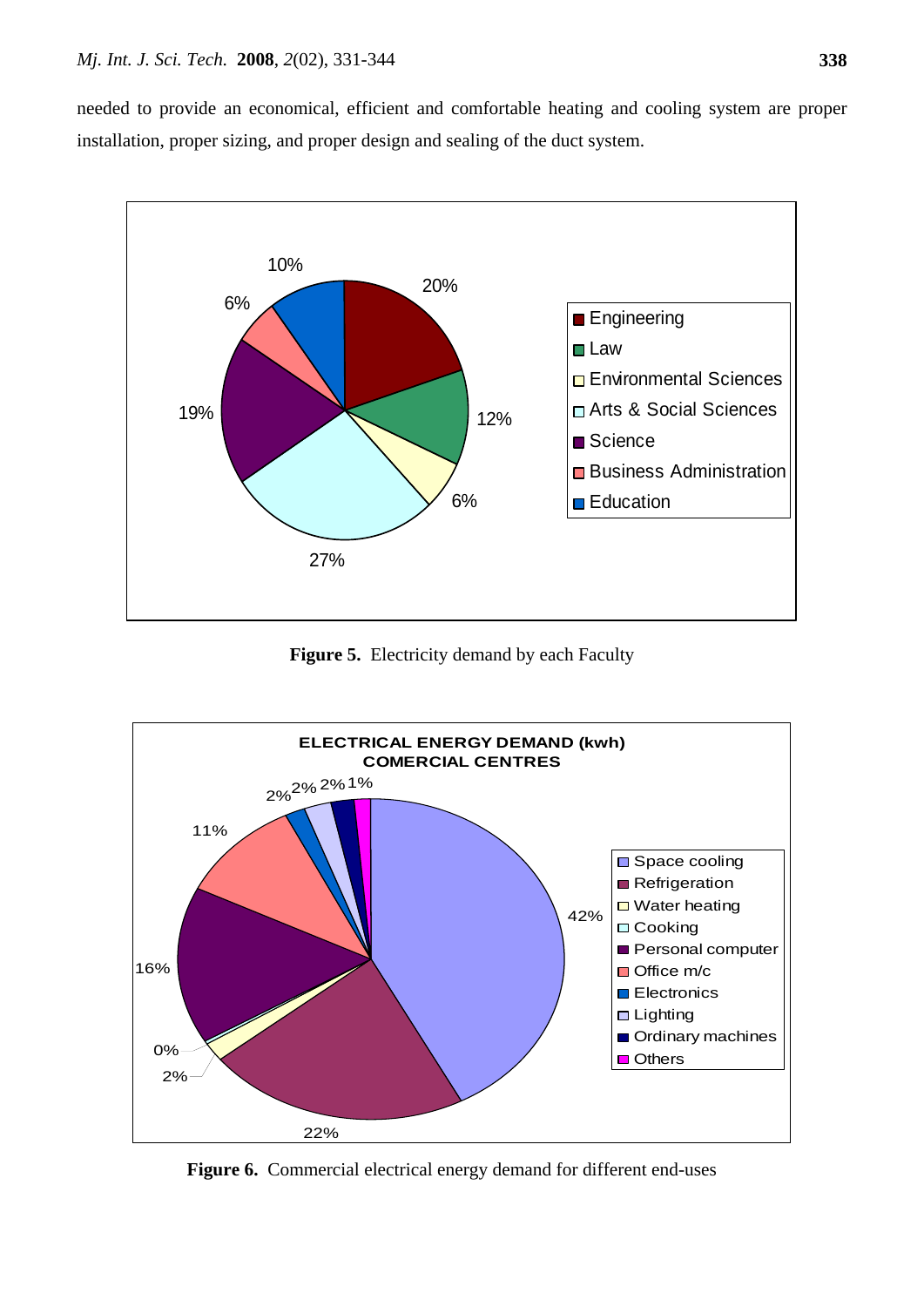#### Efficient refrigeration:

The demand for energy in the end-use can be minimised by certain no-cost practices such as regular cleaning of the evaporator and condenser coils, proper maintenance of door seals, and immediate loading of items that need refrigeration.

#### *Energy source substitution*

Due to the relatively low efficiency of energy conversion to electricity (often 30-35 percent), other primary energy sources such as charcoal and gas should be used wherever possible for heating. This will help reduce the demand on the electric power system for the purposes of cooking and water heating. Cooking and water heating account for 15% of the energy demand by the residential sector (Figure 4), a sharp contrast with the commercial sector which demands less than 1% of its electrical energy for cooking and about 2% for water heating (Figure 6). This is obviously reflected in the greater demand of the commercial sector for charcoal (97% as seen in Table 1) and kerosene (65% as seen in Figure 7).

| Sector                   | Total charcoal demand (kg) | Percentage |
|--------------------------|----------------------------|------------|
| Faculty and service area |                            | $0.00\%$   |
| Commercial center        | 922                        | 97.36%     |
| Residential area         | 25                         | 2.64%      |
| Total                    | 947                        | 100%       |

**Table 1.** Monthly demand for charcoal by various sectors of the University of Lagos

However, care should also be taken to ensure the cost effectiveness when taking this measure. For instance, the data obtained during a walk-through energy audit indicated that much of the commercial cooking in the University of Lagos is done by charcoal. However, commercial operators and residents who do not have the charcoal pots assume that kerosene is a cheaper option compared to butane gas. Charcoal is rightly considered an economical source of energy but the assumption that kerosene is more economical than cooking gas (butane) is false. Based on this survey, a family of five, for instance, who cooks on a fairly regular basis will exhaust a 12.5-kg gas cylinder in two months. The cost of the 12.5-kg gas is about  $\frac{N}{2200}$ . The initial cost of the cylinder and a gas cooker with two faces is about  $\mathbb{H}15$ , 000. After the initial spending, the consumer will only need to be refilling his cylinder. A family of five who uses kerosene will spend about  $H_{500}$  on a weekly basis to buy kerosene. This will amount to  $\mathbb{N}4,000$  in two months. The initial cost of buying a stove is just about N<sub>2000</sub>. However, most of the stoves that are sold in Nigeria are not durable and the consumer may find himself changing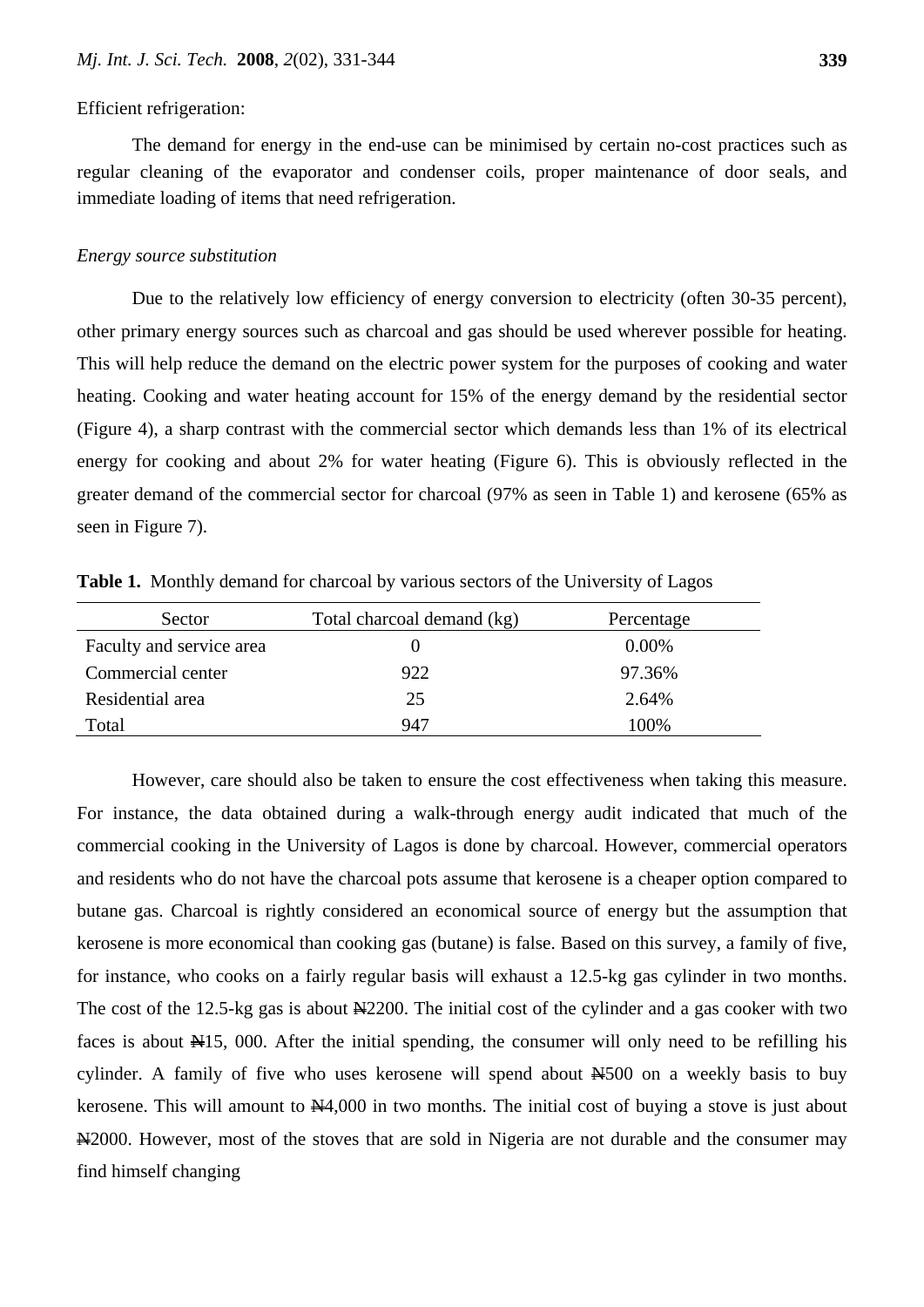

**Figure 7.** Monthly kerosene demand by various sectors in the University of Lagos

the stove after a short time. Furthermore, kerosene cooks slowly as well as blackens the bottom of the pot and leaves the kitchen in a messy form. There is also a higher risk of explosion in the use of kerosene. The monthly demand for gas by the various sectors in the University of Lagos is shown in Figure 8, with residential and commercial sectors placing the highest demand.

#### *On-site heat and electricity generation*

 This method reduces the demands seen by the utility grid, although it does require additional energy input. Examples of application of this method include the use of solar energy for heating purposes and photovoltaic cells for electricity generation.

 Figure 9 gives the total peak demand for electrical energy by the various sectors of the University. From Figure 9, it can be seen that the residential sector has the potential to consume as much electricity as the faculty and service area and even more electricity than the commercial sector. Yet the commercial sector pays over 200% more per kilowatt-hour of energy used than the residential sector. The hostel residents do not pay for the energy they use. This perhaps might be a plausible cause as to the reason why the demand from this sector is so high. Another cause could also be that the commercial services rendered in university are not major and so require a minimal amount of energy.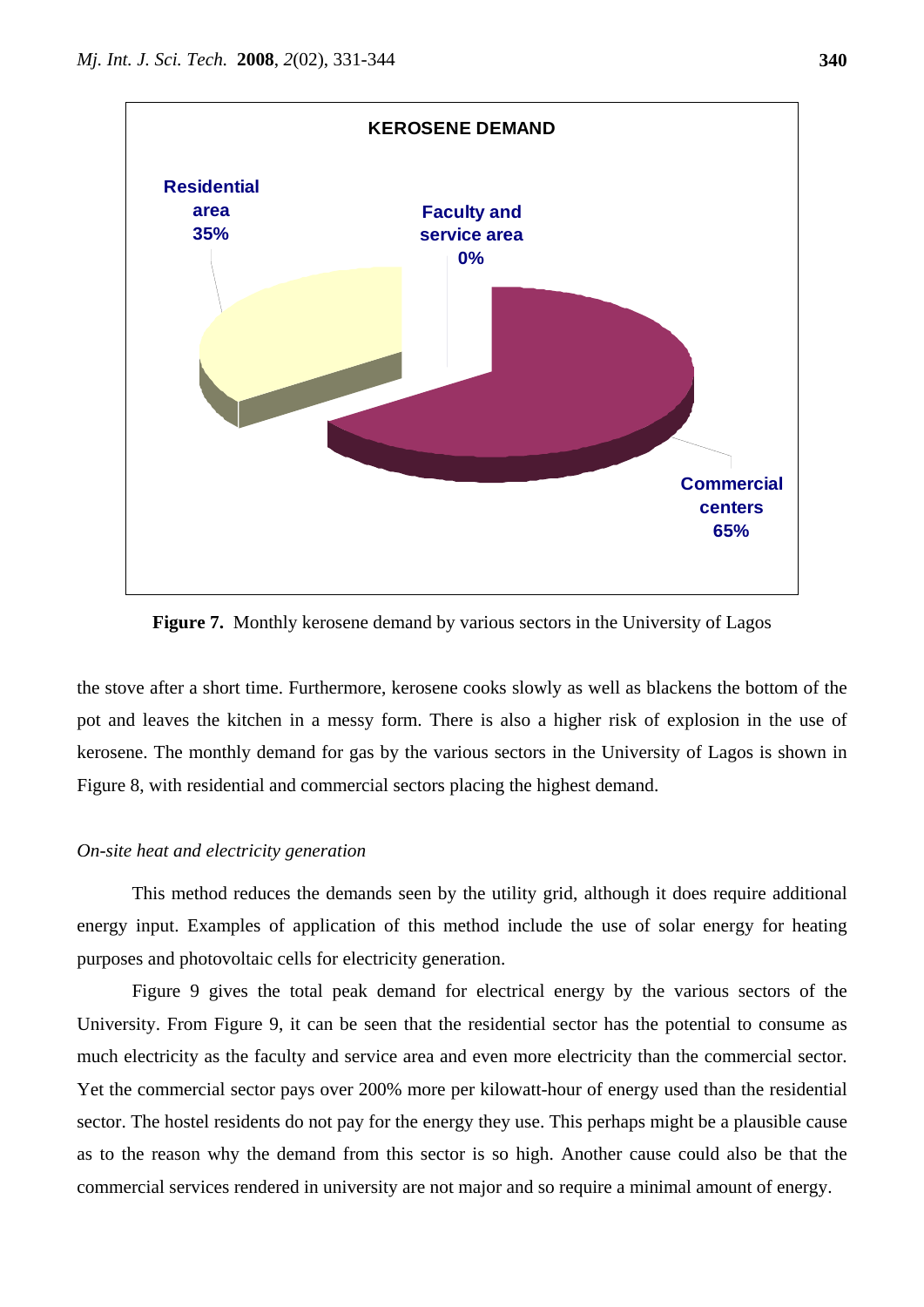

**Figure 8.** Monthly demand for gas (LPG) by various sectors of the University of Lagos



**Figure 9.** Electrical energy demand of different sectors in the University of Lagos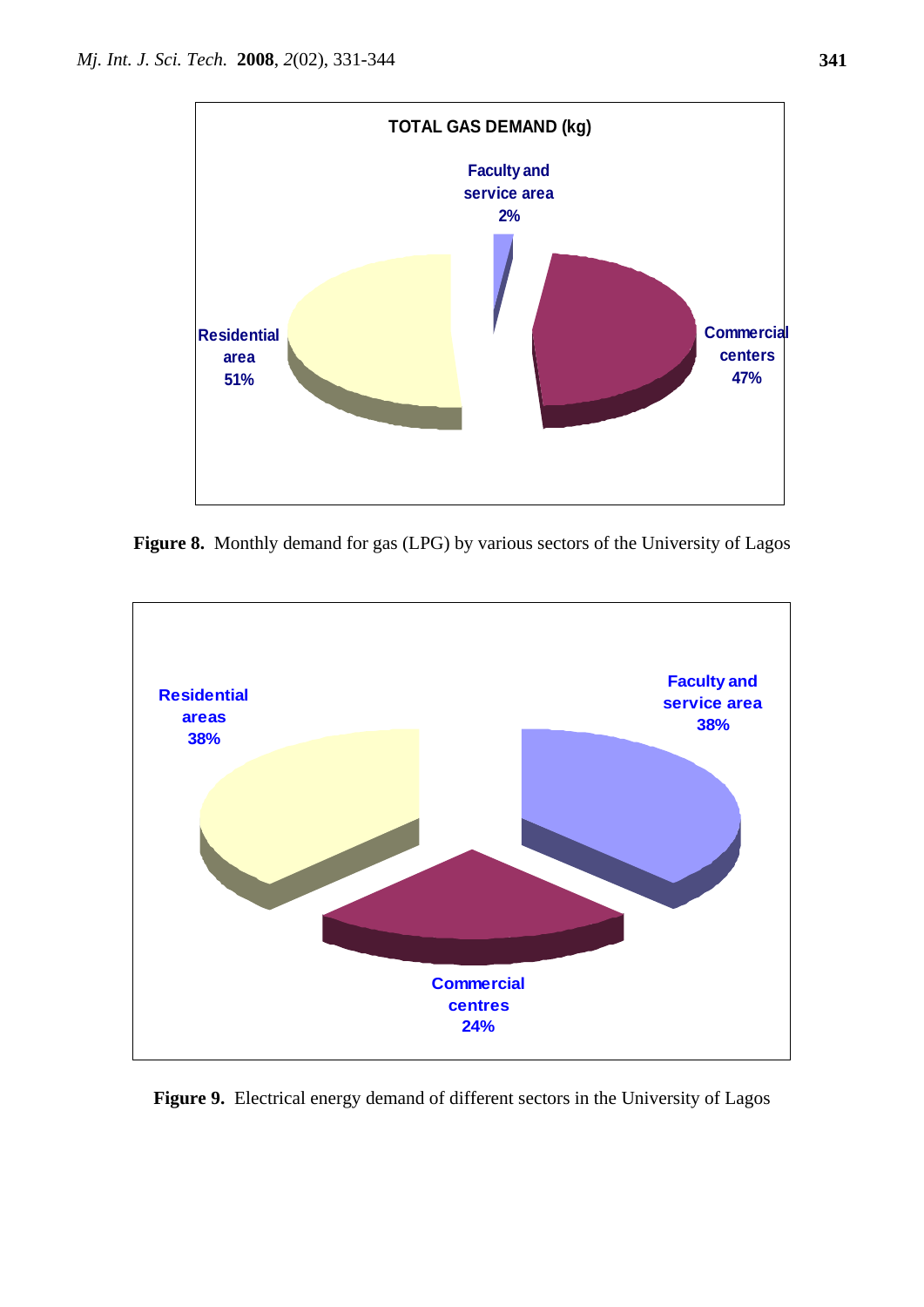#### **Concluding Remarks**

The need for a proper control of energy consumption has motivated the current study. Thus, this study has provided a walk-through energy audit through a survey conducted in the University of Lagos. To reduce the strain on the school's electrical supply systems and hence prevent system outages, it is recommended that the peak demand reducing strategies highlighted in this study be implemented. Furthermore, improvements in metering systems and energy data processing and storage would help to ensure the effectiveness of this measure. In conclusion, tackling the problem of energy demand from the users end is quite challenging but might be the only hope of the school in view of inflexibility of supply.

#### **References**

- 1. B. Atanasiu and P. Bertoldi, "Residential electricity consumption in new member states and candidate countries", *Energy and Buildings*, **2008**, *40*, 112-125.
- 2. F. F. Al-ajmi and V. I. Hanby, "Simulation of energy consumption for Kuwaiti domestic buildings", *Energy and Buildings*, **2007** (in press).
- 3. D. Henning and L. Trygg, "Reduction of electricity use in Swedish industry and its impact on national power supply and European  $CO_2$  emissions", *Energy Policy*, **2007** (in press).
- 4. P. A. Steenhof and W. Fulton, "Factors affecting electricity generation in China: current situation and prospects", *Technological Forecasting and Social Change*, **2007**, *74*, 663-681.
- 5. D. G. Vita, K. Endresen, and L. C. Hunt, "An empirical analysis of energy demand in Namibia", *Energy Policy*, **2006**, *34*, 3447-3463.
- 6. J. A. McAllister and A. E. Farrell, "Electricity consumption by battery-powered consumer electronics: a household-level survey", *Energy*, **2007**, *32*, 1177-1184.
- 7. A. Hainoun, M. K. Self-Eldin, and S. Almoustafa, "Analysis of the Syrian long-term energy and electricity demand projection using the end-use methodology", *Energy Policy*, **2006**, *34*, 1958- 1970.
- 8. A. S. Szklo, J. B. Soares and M. T. Tolmasquim, "Energy consumption indicators and CHP technical potential in the Brazilian hospital sector", *Energy Conversion and Management*, **2004**, *45*, 2075-2091.
- 9. R. Devi, V. Singh, R. P. Dahiya, and A. Kumar, "Energy consumption pattern of a decentralized community in northern Haryana", *Renewable and Sustainable Energy Reviews*, **2007** (in press).
- 10. A. Azadeh, S. F. Ghaderi, S. Tarverdian, and M. Saberi, "Integration of artificial neural networks and genetic algorithm to predict electrical energy consumption", *Applied Mathematics and Computation*, **2007**, *186*, 1731-1741.
- 11. N. Xiao, J. Zarnikau, and P. Damien, "Testing functional forms in energy modelling: an application of the Bayesian approach to U.S. electricity demand", *Energy Economics*, **2007**, *29*, 158-166.
- 12. A. Al-Ghandoor, I. Al-Hinti, J. O. Jaber, and S. A. Sawalha, "Electricity consumption and associated GHG emissions of the Jordanian industrial sector: empirical analysis and future projection", *Energy Policy*, **2008**, *36*, 258-267.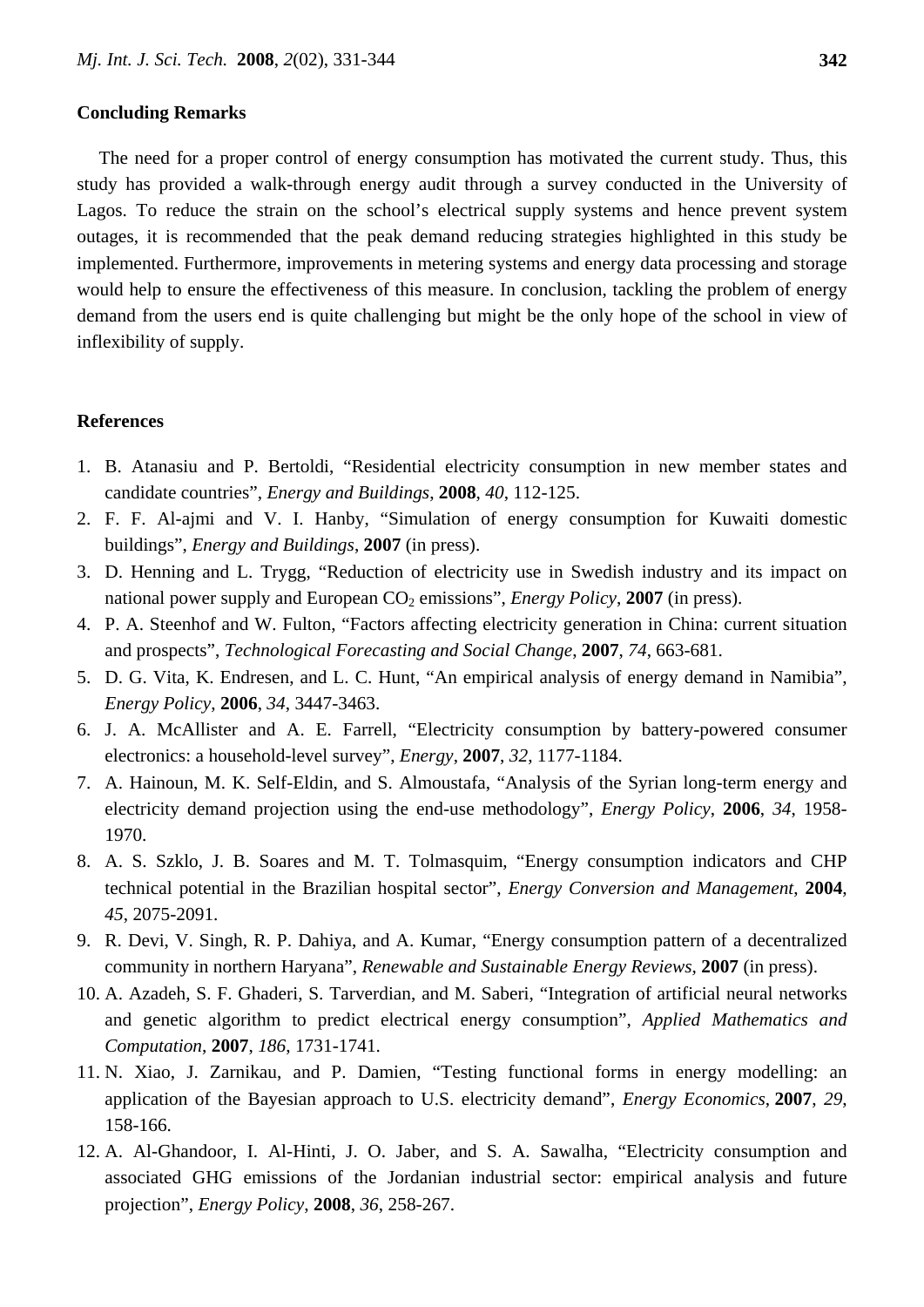- 13. K. J. Baker and R. M. Rylatt, "Improving the prediction of UK domestic energy demand using annual consumption data", *Applied Energy*, **2007** (in press).
- 14. D. Akay and M. Atak, "Grey prediction with rolling mechanism for electricity demand forecasting of Turkey", *Energy*, **2007**, *32*, 1670-1675.
- 15. T. Muneer and M. Asif, "Prospects for secure and sustainable electricity supply for Pakistan", *Renewable and Sustainable Energy Reviews*, **2007**, *11*, 654-671.
- 16. A. K. Hossain and O. Badr, "Prospects of renewable energy utilization for electricity generation in Bangladesh", *Renewable and Sustainable Energy Reviews*, **2006**, *11*, 8, 1617-1649.
- 17. H. Tommerup, J. Rose, and S. Svenden, "Energy-efficient houses built according to energy performance requirements introduced in Denmark in 2006", *Energy and Buildings*, **2006**, *39*, 1123- 1130.
- 18. Y. G. Yohanis, J. D. Mondol, A. Wright, and B. Norton, "Real-life energy use in the UK: how occupancy and dwelling characteristics affect domestic electricity use", *Energy and Buildings*, **2007** (in press).
- 19. A. V. Ensinas, S. A. Nebra, M. A. Lozano, and L. M. Serra, "Analysis of process stem demand reduction and electricity generation in sugar and ethanol production from sugarcane", *Energy Conversion and Management*, **2007**, *48*, 2978-2987.
- 20. H. R. Becerra-Lopez and P. Golding, "Dynamic energy analysis for capacity expansion of regional power-generation systems: case study of far west Texas", *Energy*, **2007**, *32*, 2167-2186.
- 21. W. Cai, C. Wang, K. Wang, Y. Zhang, and J. Chen, "Scenario analysis on CO2 emissions reduction potential in China's electricity sector", *Energy Policy*, **2007**, *35*, 6445 –6456.
- 22. L. Trygg and S. Amiri, "European perspective on absorption cooling in a combined heat and power system – a case study of energy utility and industries in Sweden", *Applied Energy*, **2007**, *84*, 1319- 1337.
- 23. J. K. Kaldellis and D. Zafirakis, "Present situation and future prospects of electricity generation in Aegean Archipelago Islands", *Energy Policy*, **2007**, *25*, 4623-4639.
- 24. J. K. Kaldellis, "Critical evaluation of the hydropower applications in Greece", *Renewable and Sustainable Energy Reviews*, **2008**, *12*, 218-234.
- 25. A. S. Bahaj, L. Myers, and P. A. B. James, "Urban energy generation; influence of micro-wind turbine output on electricity consumption in buildings", *Energy and Buildings*, **2007**, *39*, 154-165.
- 26. H. K. Ozturk, A. Yilanci, and O. Atalay, "Past, present and future status of electricity in Turkey and the share of energy sources", *Renewable and Sustainable Energy Reviews*, **2007**, *11*, 183-209.
- 27. W. Y. Fung, K. S. Lam, W. T. Hung, S. W. Pang, and Y. L. Lee, "Impact of urban temperature on energy consumption of Hong Kong", *Energy*, **2006**, *31*, 2623-2637.
- 28. A. D. Peacock and M. Newborough, "Impact of Micro-combined heat and power systems on energy flows in the UK electricity supply industry", *Energy*, **2006**, *31*, 1804-1818.
- 29. Y. Cho, J. Lee, and T. Kim, "The impact of ICT investment and energy price on industrial electricity demand: dynamic growth model approach", *Energy Policy*, **2007**, *35*, 4730-4738.
- 30. A. W. L. Yao and S. C. Chi, "Analysis and design of a Taguchi-Grey based electricity demand predictor for energy management systems", *Energy Conversion and Management*, **2004**, *45*, 1205- 1217.